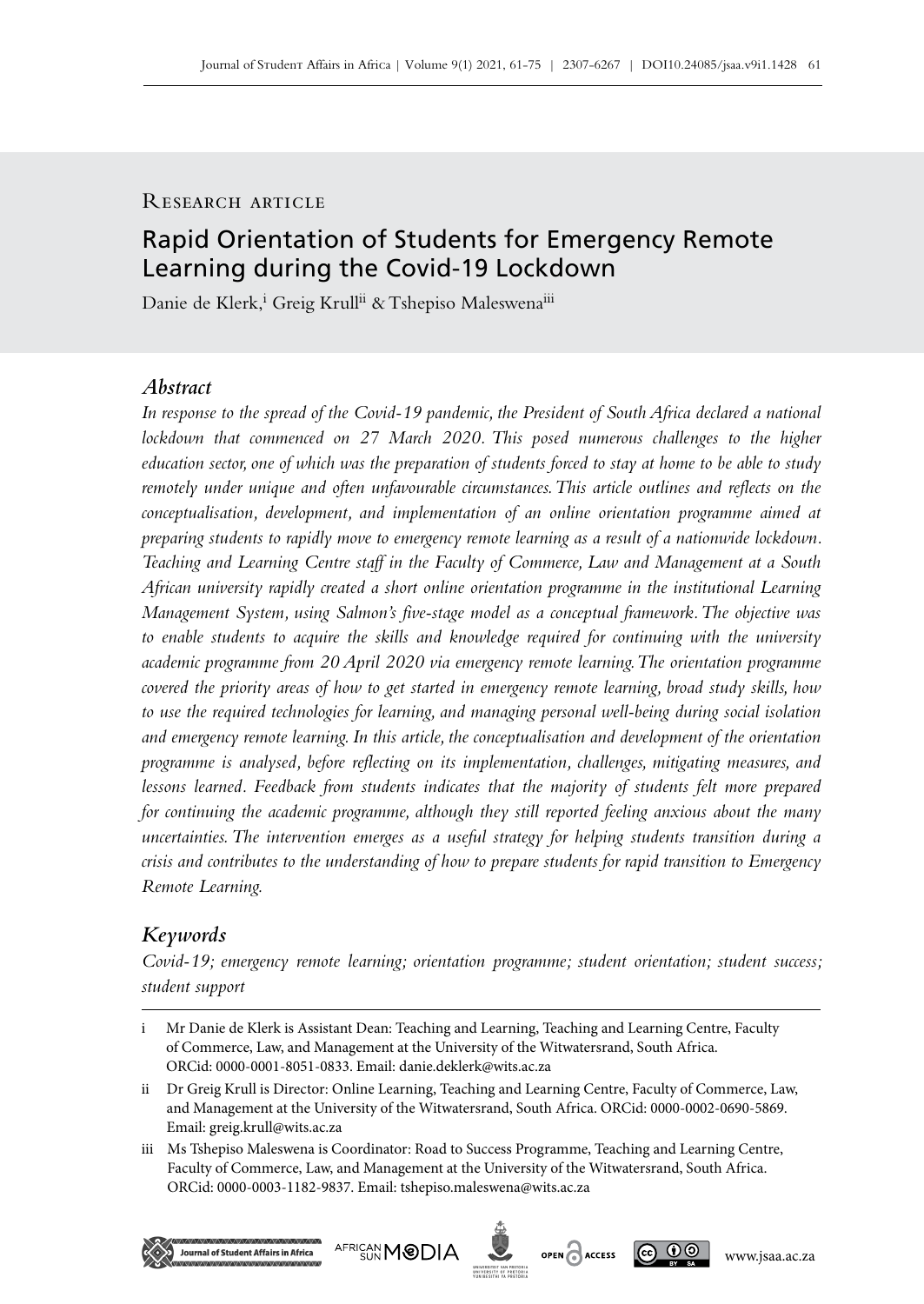# *Introduction*

The South African Covid-19-related national lockdown meant that tertiary institutions had to rapidly move to a different mode of teaching and learning. Hodges, Moore, Lockee, Trust, and Bond (2020) refer to this shift as "Emergency Remote Teaching" (ERT), which they define as "a temporary shift of instructional delivery to an alternate delivery mode due to crisis circumstances" (para. 13). The purpose of the shift to ERT is to provide quick access to teaching and support during the emergency. Emergency Remote Teaching and Learning (ERT&L) is therefore different from the usual design and development of online learning programmes. Johnson, Veletsianos, and Seaman (2020) emphasise the importance of student support in the shift to ERT&L classifying it as the "steps taken to support, care for, and enable students to succeed" (p. 16). Effective online learning takes place within a learning community where students are not just supported academically, but with other forms of support as well (Hodges et al., 2020). Thus, the need for the online student orientation to assist students to transition to Emergency Remote Learning (ERL) as illustrated by this article.

For student success and support entities, the shift to ERL meant orientating students from diverse backgrounds (i.e. different socio-economic contexts and levels of preparedness for tertiary studies) and (in some cases) remote locations for studying remotely during a global pandemic. Due to the unique conditions, there were no formal guidelines for how this orientation should be done, or what would be necessary to ensure that students are appropriately and adequately prepared for ERL. Nevertheless, the Academic Advisors and teaching and learning staff involved in the development of the online orientation programme, were able to draw on existing literature and a conceptual framework, survey data, and past experience to develop a suite of resources and activities aimed at rapidly preparing students for ERL. This was in part possible due to the existing policies and student support practices within the faculty (the Faculty of Commerce, Law, and Management or CLM) at the University of the Witwatersrand (Wits). Approximately 9 000 registered students in the faculty were automatically enrolled in the orientation programme and 6131 students accessed at least some of the resources and activities during the orientation period (15 to 20 April 2020). The article highlights the context of the orientation programme within the institution and then reviews the current literature relevant to its approach and implementation. The conceptualisation and development of the orientation programme is then described, before reflecting critically on its implementation, challenges, mitigating measures, and lessons learned.

# *Background and Context*

### **Institutional framework to guide student success**

The Wits Institutional Framework for Student Success (WIFSS) (2019) forms the institutional backbone that guides Wits's approach to student success and support and places the student at the centre of the academic project. As such, it is intended to inform and guide the student success and support work done within faculties and elsewhere in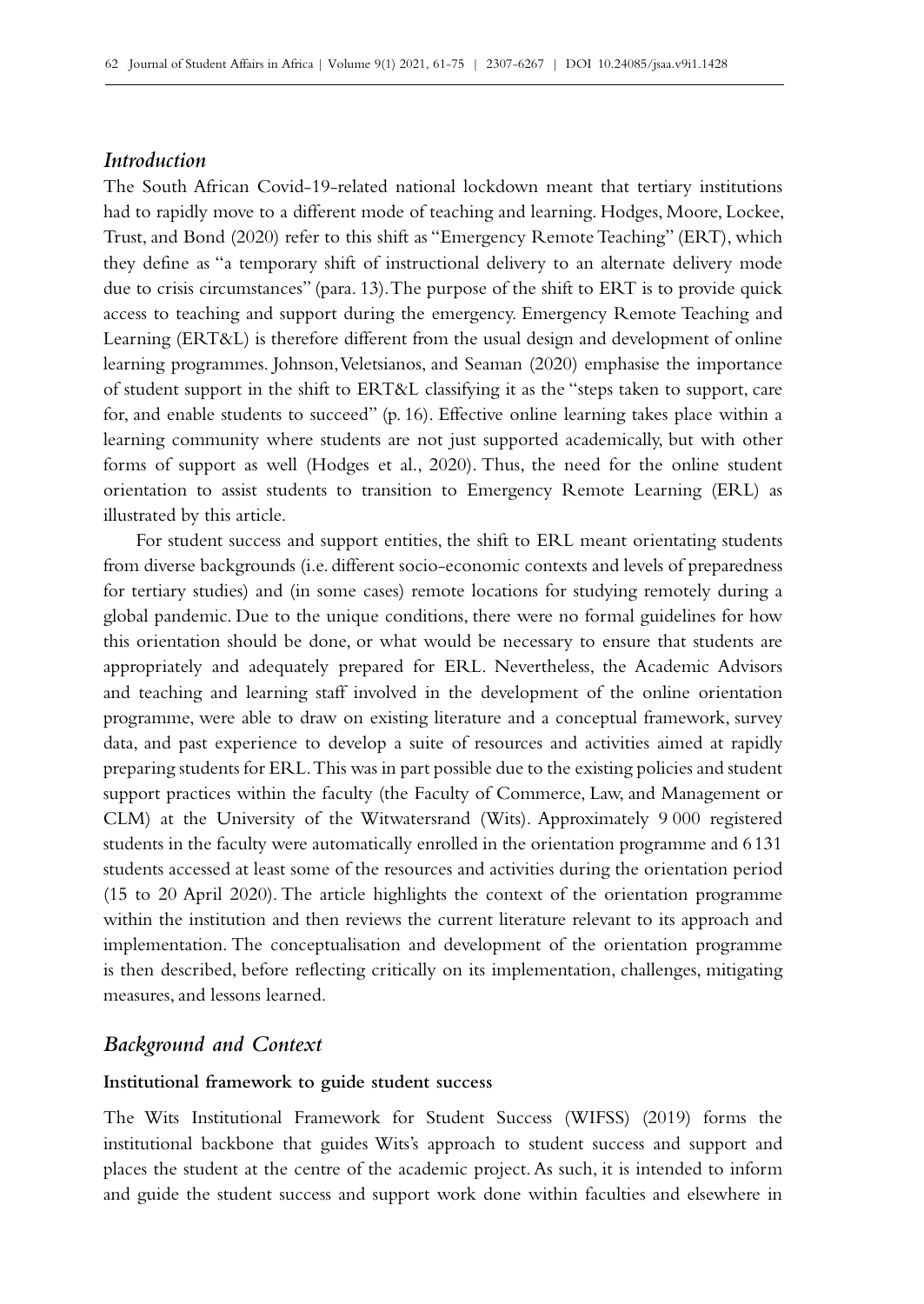the university. The purpose of the WIFSS (2019) is to strengthen the student success and support services on campus, strengthen the links between and amongst these services, and create a system of student support that students can navigate with greater ease. The WIFSS (2019) identifies four main areas of student support, namely (pp. 14-15): Academic Support, Health and Wellness, Material Needs, and Personal Development, all of which are addressed in annual orientation programmes (and elsewhere).

#### **Faculty approach to student success and support**

The CLM Teaching and Learning Centre houses, amongst other functions, the faculty's student success and support programme, known as the Road to Success Programme (RSP) (De Klerk, Spark, Jones & Maleswena, 2017; Spark, De Klerk, Maleswena & Jones, 2017). The RSP is directly involved in first-year student orientation and the institutional First Year Experience programme, annually. Four Academic Advisors and 16 peer advisors (known as Success Tutors) work in the unit to provide advisor support to students in the faculty (Spark et al., 2017). Since its inception in 2015 (De Klerk et al., 2017), the RSP has evolved to cover all four main areas of student support (including student orientation) identified in the WIFSS (2019), with all advisors either providing the required support to students or else referring them to specialists within the institution who can.

# *Theoretical Framework*

For online students to be successful, they need to be supported through a structured development process. Salmon (2004) created the five-stage model as a framework for adopting a structured approach to online learning design in higher education, using constructivist pedagogic theory. The five stages of the model are: (i) access and motivation, (ii) online socialisation, (iii) information exchange, (iv) knowledge construction, and (v) development. The use of this model during the design process offers appropriate support to online students in each stage as they develop expertise in online learning (Salmon, 2004). Although there has been some critique of the model (Moule, 2007), it has been applied to support the design of online courses in different contexts (Johnson, 2017; Karaman & Orhan Özen, 2016).

Given the need described earlier to rapidly design an orientation programme for students transitioning to ERL, the authors decided to focus on the first three stages of the five-stage model. The aim of Stage 1 (Access and motivation) is to provide a welcoming and encouraging introduction to the new learning environment, thus teaching students how to access the new learning environment and available technical support. The aim of Stage 2 (Online socialisation) is for students to become familiar with the online learning environment and the tools that are available. Students can start to interact with facilitators and other students by sending and receiving messages. The aim of Stage 3 (Information exchange) is for students to undertake various learning activities and make use of the available learning materials (Salmon, 2004). Once students had completed the online orientation programme, lecturers in individual courses would continue to provide scaffolded support for their students in this new learning environment.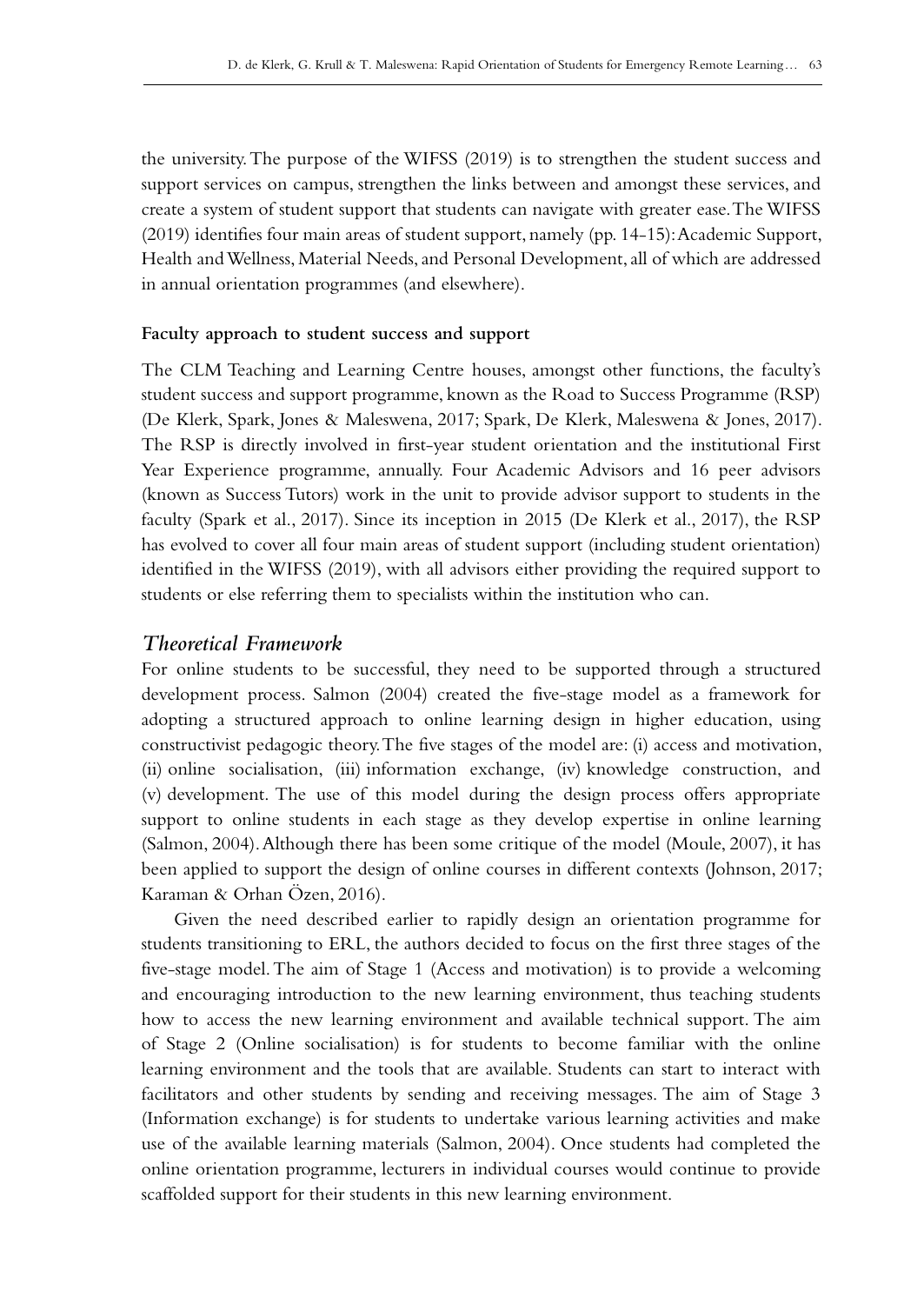### *Literature Review*

#### **Transition to emergency remote teaching and learning**

Much of the early literature examining the impact of Covid-19 on higher education has focused on the readiness of institutions, faculty experiences, and the support for staff to transition to a new way of teaching (see Bozkurt et al., 2020; Ferdig, Baumgartner, Hartshorne, Kaplan-Rakowski & Mouza, 2020; Johnson et al., 2020). Very little of the initial literature has focused on the preparedness of students and how to assist students to transition to a new way of learning. However, several authors have raised concerns around inequities and differences in technological access for students (Adam, 2020; Bozkurt et al., 2020; Johnson et al., 2020). Adam (2020) notes that in addition to internet access, students require digital literacy and self-directed learning skills to benefit optimally from ERT. Bozkurt et al. (2020) highlight how the disruption has forced students to "regulate their own learning and become digitally savvy" (p. 3). The transition to ERT has required institutions to equip students with the necessary skills and resources to learn effectively in a remote setting.

The importance of support and care for students during the disruption has been considered by some studies. In a US survey of faculty and administrators, 58% of staff reported needing assistance with information on how to best support students studying remotely (Johnson et al., 2020). Johnson et al. (2020, p. 17) suggest that institutions should ask the following question: "Are resources available to students to help them develop strategies for success in online learning environments?". Furthermore, these authors suggest that institutions undertake a needs assessment of students when transitioning during a crisis to determine whether they have access to the requisite technologies and to maintain awareness of socioemotional needs and inequities. To aid the transition of students during the disruption, some institutions have focused on the development of caring relations (Noddings, 2012) or the "pedagogy of care" (Bali, 2015) by listening to students and participating in open dialogue and then providing additional support to address their issues and challenges.

Due to the social isolation resulting from the pandemic, students appear to be suffering a great deal of anxiety, are dealing with issues of health and safety and are facing increasing financial pressures. This means that students would also require more emotional support than ever before and that institutions need to understand the social contexts in which their student live (Adam, 2020). Early student guidelines or reflections on the transition to ERL have highlighted the importance of setting up study routine schedules, to regularly engage with learning activities and to seek help when they have difficulties (academic or socio-emotional) (Bozkurt et al., 2020; COL, 2020). A transition to ERT&L thus demands students are oriented to the skills and resources, study habits, and awareness of their needs befitting remote studies. Unsurprisingly, the Commonwealth of Learning's guidelines on distance education during Covid-19 therefore recommends educational institutions "provide orientation to students to effectively use online learning and to develop selfdirected learning skills by creating an engaging learning enrolment" (COL, 2020, p. 9).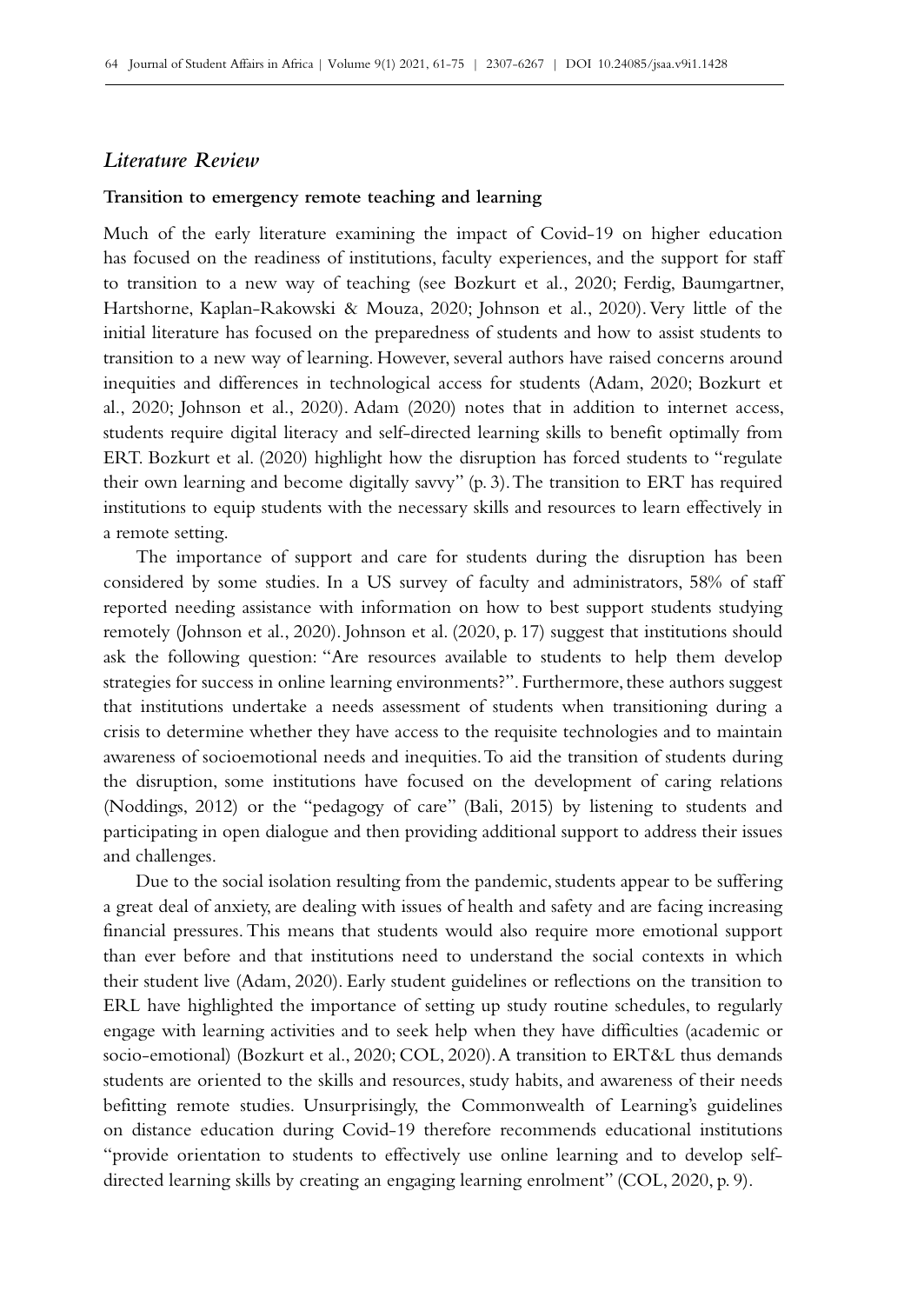### **Online student orientation**

As students transition from a face-to-face learning environment to an online environment, many are likely to feel anxious about their ability to succeed (Abdous, 2019). An orientation programme is commonly provided as a support mechanism for new university students to address expectations and requirements and to boost their preparedness (Abdous, 2019; Wozniak, Pizzica & Mahony, 2012). Within online learning programmes, there are additional concerns around student success and student retention. Student orientation has been shown to have a positive impact on online student retention and success (Jones, 2013; Stone & O'Shea, 2019). As many face-to-face institutions also began to offer online learning, they had to rethink and redesign their learner support services. This necessitated the establishment of orientation programmes that help prepare students and set expectations for their online learning experience (Farrell & Brunton, 2020; Jones, 2013). An orientation programme also starts to build a community of students and provides direction and support for students who are encountering a new learning environment (Ludwig-Hardman & Dunlap, 2003). Without proper induction to online learning, students may be unaware of what resources are available to help them or become challenged by the unfamiliarity of the Learning Management System (LMS) (Cho, 2012; Levy, 2006).

Several authors have proposed the objectives and topics to be contained in an online student orientation programme. Cho (2012) suggests four objectives for students: (i) to develop understanding about online learning, (ii) to use the LMS skilfully for learning, (iii) to solve any possible technical issues when using the LMS, and (iv) to develop selfawareness about the learning skills required to succeed. Bozarth, Chapman and LaMonica (2004) recommend that the topics in an orientation programme focus on "enhancing technological and self-management skills, while providing a realistic image of the online learning experience" (p. 89). Institutions also need to make decisions about whether to deliver the orientation online or in person, whether it is compulsory for all students to complete the programme (Harrell, 2008), and whether the orientation is self-paced or facilitated (Abdous, 2019). Another design consideration is the use of facilitators or moderators to encourage participation, assist those students who require help and respond to discussion posts (Wozniak et al., 2012). A benefit of an orientation course is that it provides a "risk-free playground" for students to become familiar with an online learning environment in a space that is not formally assessed (Wozniak et al., 2012). As learner needs are diverse, an orientation programme cannot address the needs of all students, but it does provide the means for students to know where to obtain further help. Wozniak et al. (2012) caution that an orientation course is not a once-off event as "students will tend to access resources as they are needed and may return to review them several times" during a semester (p. 908). This is confirmed by Douglas, Rogers and Ahuja (2018), who see an orientation as only the first part of a programme for supporting students during their firstyear experience.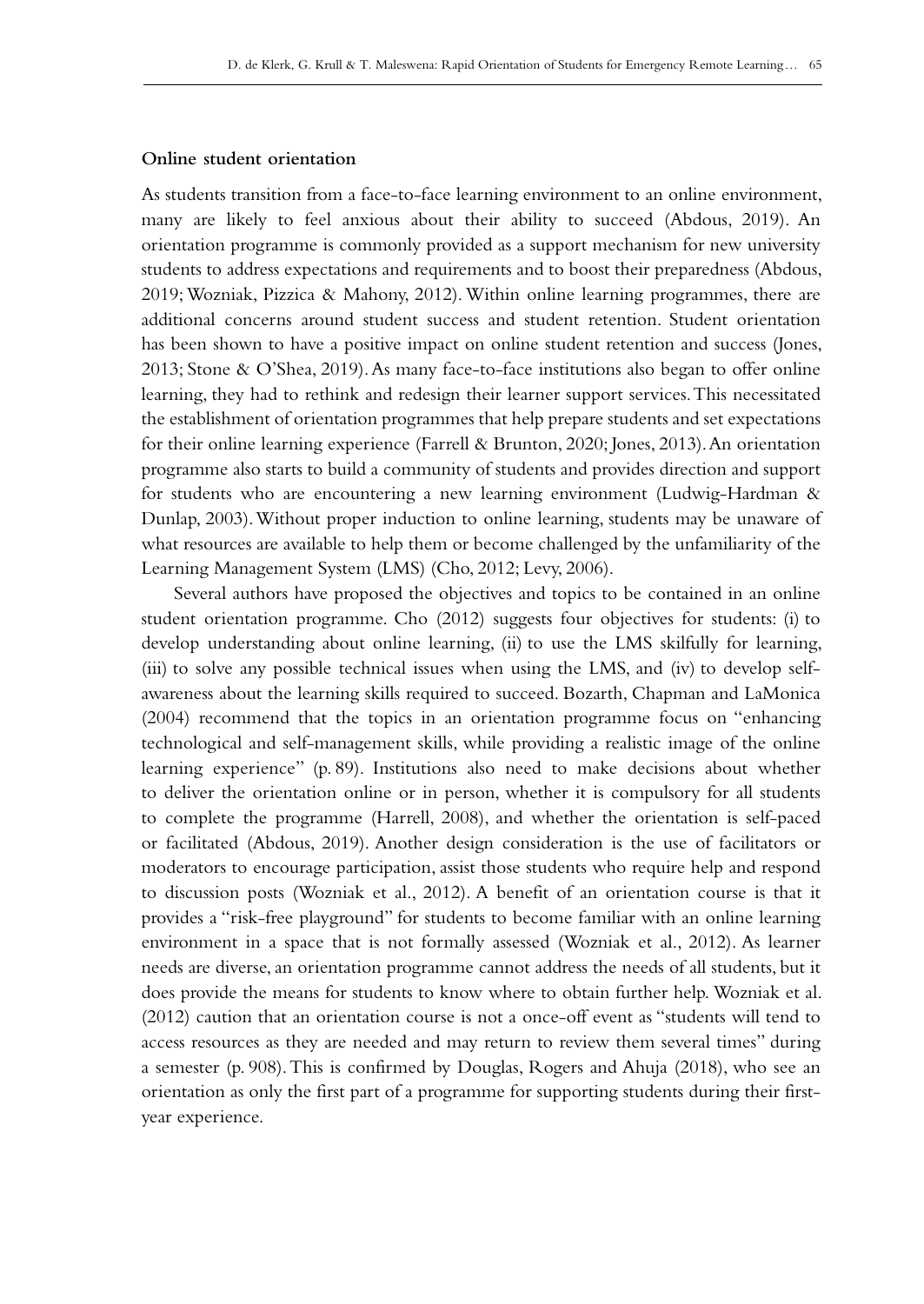### *CLM Student Orientation to Emergency Remote Learning*

#### **Rationale and conceptualisation**

The team involved in the conceptualisation, development, and implementation of the ERL orientation comprised Academic Advisors from the RSP, the CLM Assistant Dean for Teaching and Learning, and colleagues from the CLM Online Learning Team, all of whom work in the CLM Teaching and Learning Centre. It was acknowledged that students would have to be prepared for ERL, in the same way that mechanisms were being put in place to assist academics to transition to ERT. This would be achieved by creating a student orientation and support site in the Wits LMS, to which all CLM students would have access. Shortly after the lockdown commenced, CLM conducted an online survey of its students to gauge their technology and access needs during this period. Subsequently, survey results, coupled with information about concerns raised by students shortly after the national lockdown commenced, were used during the orientation programme development phase. This included students' apprehension about online learning, concerns about how the move to ERL might affect their performance, and uncertainty about their competence to participate in an unfamiliar mode of learning. Consequently, it was agreed that the orientation programme should introduce and orientate student to online learning (which would include how-to guides, videos, and other resources), provide low-stakes opportunities to model online assessment tools, and enable communication between students and advisors.

In order to collate their ideas, the team conducted a virtual brainstorming session using an online platform called Padlet where participants could populate and share ideas with each other. By drawing on previous interactions with students, the survey results, Salmon's (2004) five-stage model, and literature about ERT&L and student orientation, advisors identified student needs in relation to ERL. Consequently, the team determined what type of resources needed to be developed (e.g. guidelines, infographics, videos, and activities) to achieve the desired objectives of the orientation programme. It was agreed that the orientation programme would be delivered through a platform that is easily accessible to all students (in alignment with the first stage of access and motivation of the five-stage model [Salmon, 2004]). Thus, the institutional LMS was selected as the platform for the orientation. The LMS had been zero-rated (i.e. little-to-no-data was being used when students and staff accessed the LMS) as a vital ERL resource with which many students were familiar (although this familiarity was limited, as not many had used the LMS for a full range of learning activities) and could be accessed from a variety of devices, including mobile devices. Furthermore, the issue of unpredictability meant that the orientation site had to be adaptable in order for minor changes and updates to be made throughout the period of ERT&L. As such, delivering the orientation programme through the LMS could be of value to students not only during the orientation period, but for the remainder of the semester (and beyond ERL).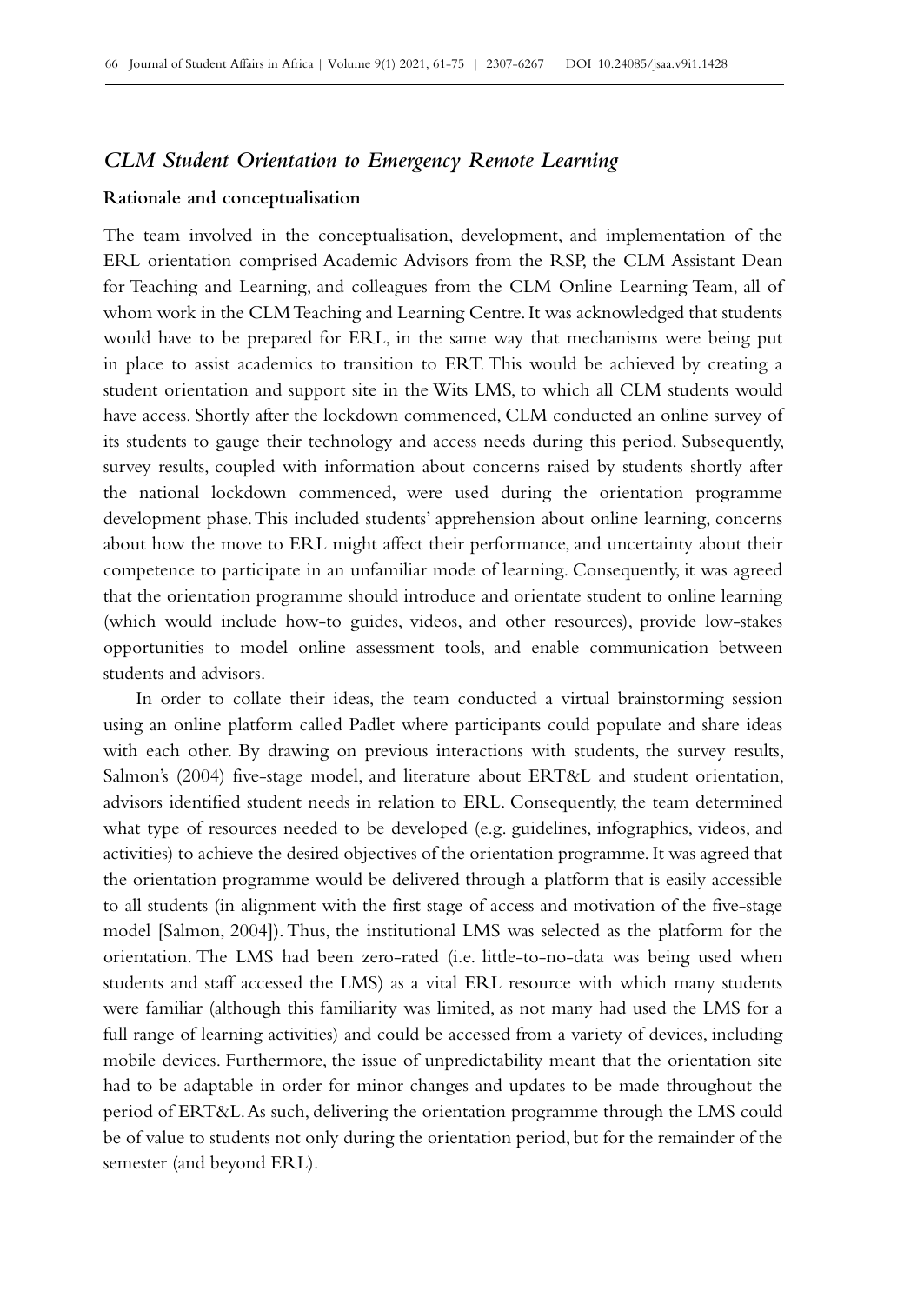#### **Aims and objectives of the orientation programme**

The first aim of the orientation programme was to develop resources and activities for equipping students with the requisite skills and abilities to learn remotely during the period of ERT&L, thus aligning with the second stage (online socialisation) of Salmon's (2004) five-stage model. The programme had to provide advice and guidance for creating a home study environment conducive for learning from home, orientating parents/guardians/ family members to the demands of home study, assisting students with the development and implementation of revised time management plans and study techniques to accommodate the realities of ERL and Covid-19, and prepare them for online assessments (i.e. extended submission windows, taking quizzes through the LMS, and committing to honour pledges).

The second aim of the orientation programme was to develop a platform for communicating with students during lockdown and aligns with stage three (information exchange) of the five-stage model (Salmon, 2004). This would include explaining to students how to access student advisors within the faculty and provide information about other studentaffairs-related university support services. Regarding communication, although student correspondence occurred centrally through the Office of the Vice-Chancellor or the Dean of Students in most instances, there was faculty-specific information that had to be shared with students. Additionally, central messages with particularly important information, would be strategically reposted on the faculty student orientation site to ensure maximum exposure to the information. For students to contact faculty student advisors, the details and contact information for the advisors would be made available on the home page of the orientation site. The orientation site would also provide information on how to reach central university support services, such as the Wits Counselling and Careers Development Unit (CCDU) for booking online therapy sessions, contact details for the toll-free Wits Student Crisis Line (available 24/7 throughout the year to all registered Wits students), and information about the services offered by the Wits Gender Equity Office (GEO) during the ERT&L period.

The third aim of the programme was to monitor student engagement with orientation activities to identify students who were, possibly, experiencing challenges with ERL. Academic Advisors would then be able to reach out to these students in an attempt to identify reasons for not engaging with the programme. It was anticipated that not all students registered on the orientation site would visit the site or participate in the orientation activities. This would apply particularly to postgraduate students enrolled for research degrees, those with connectivity and internet access challenges, those with inadequate devices or no device at all, and those who simply could not adapt to ERL. Nevertheless, analysing student engagement data daily during the orientation period would enable the team to identify, in particular, information about undergraduate students who might be struggling to access resources, which (together with reports from the institutional Business Intelligences Services) would enable Academic Advisors to contact students who were not actively accessing online resources in the LMS.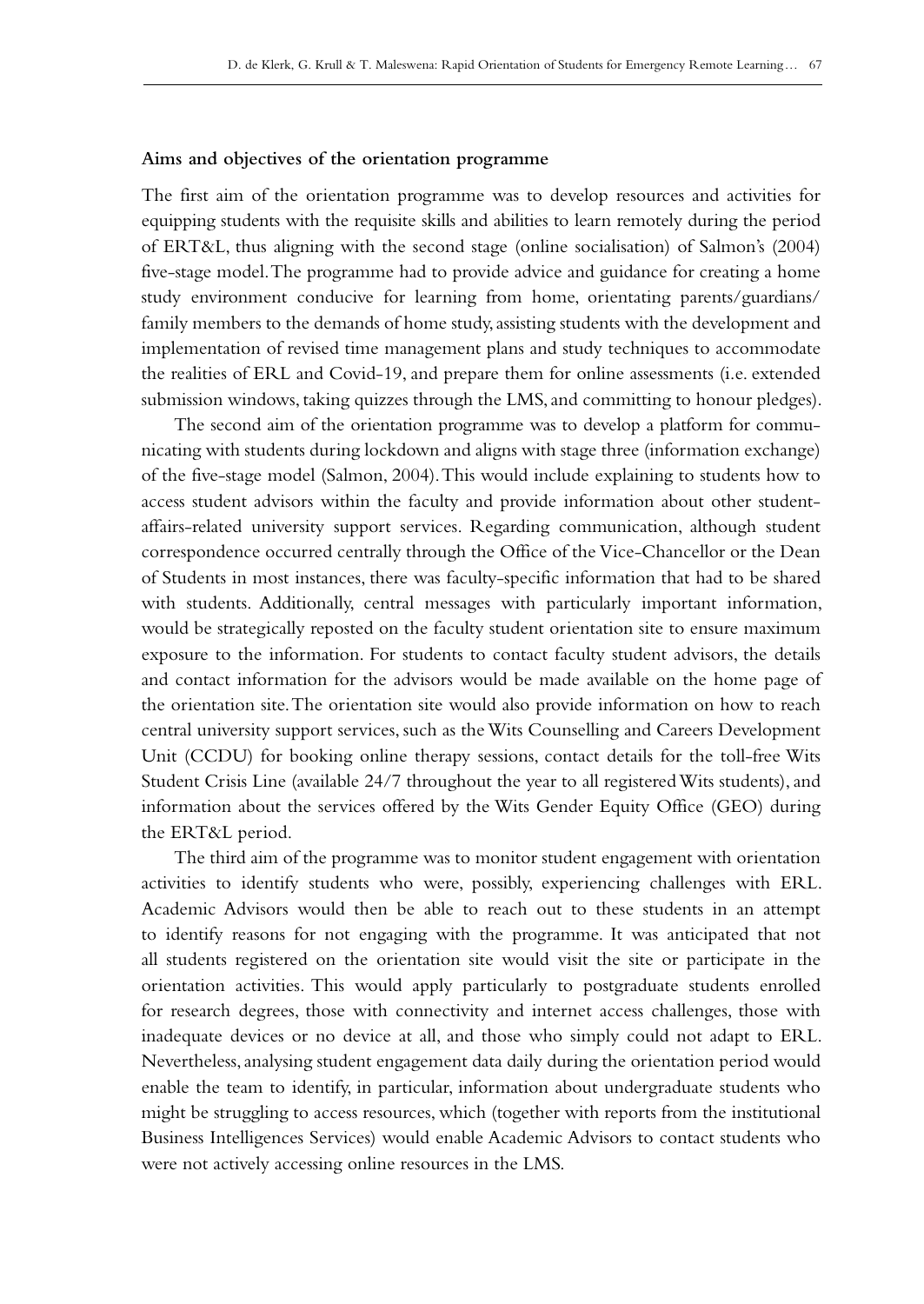#### **Orientation programme structure, sequencing, and pacing**

To achieve these aims and objectives, the team developed a four-day programme within the LMS. Each day was split into two parts (a morning and an afternoon session) with tasks, activities, and resources linked to each session. Once students navigated to the orientation site, they would come to a landing page where they were welcomed and introduced to the site and its objectives. On this landing page, students were able to view a three-minute orientation video that had been created using a free online resource called Biteable. With a focus on "low-tech" accessibility and to cater for students with connectivity issues as much as possible, all information contained in videos or podcasts was also made available in text format. The introductory message explained that there would be daily sessions for students to complete, with each day's activities launched on that day. This meant that students would be guided through the daily activities and they would have to come back the next day to access the next set of tasks and activities. The orientation programme was rolled out over a four-day period using this staggered approach. The team felt this would provide students with adequate time to engage with each component of the orientation programme and allow them to complete the relevant tasks and activities without overloading them with too much information. Students were given two additional days after the fourth day of the orientation programme, to submit the final assignment and complete the evaluation form. Further details about the activities and components of each day are provided in Table 1 below.

| <b>Activities and Components</b>                                                                                                                                                                                                                                                                                                                                                                                                                                                                                                                                                                                                                                                                                                                                                        |
|-----------------------------------------------------------------------------------------------------------------------------------------------------------------------------------------------------------------------------------------------------------------------------------------------------------------------------------------------------------------------------------------------------------------------------------------------------------------------------------------------------------------------------------------------------------------------------------------------------------------------------------------------------------------------------------------------------------------------------------------------------------------------------------------|
| 1. Watch orientation video and read welcome message<br>on site home page.<br>2. Take a poll about initial feelings towards ERL and<br>perceived preparedness for ERL.<br>3. Upload a picture of yourself to your LMS profile.<br>4. Complete the Data Usage Management for Mobile Devices<br>lesson aimed at aiding with data use optimisation.<br>5. Review information about zero-rating on the Wits<br>website and what this means.<br>6. Read guidelines for orientating those at home to what<br>ERL means and use the accompanying infographic to<br>set up a suitable study environment.<br>7. Review guidelines for replying to a forum.<br>8. Listen to the <i>Town Hall Address</i> from the Deputy Dean<br>of CLM.<br>9. Raise opinions and concerns in the Town Hall Forum. |
| 10. Review infographic about what to expect from course<br>sites in the LMS.                                                                                                                                                                                                                                                                                                                                                                                                                                                                                                                                                                                                                                                                                                            |
|                                                                                                                                                                                                                                                                                                                                                                                                                                                                                                                                                                                                                                                                                                                                                                                         |

**Table 1: Breakdown of activities and components of the ERL orientation programme**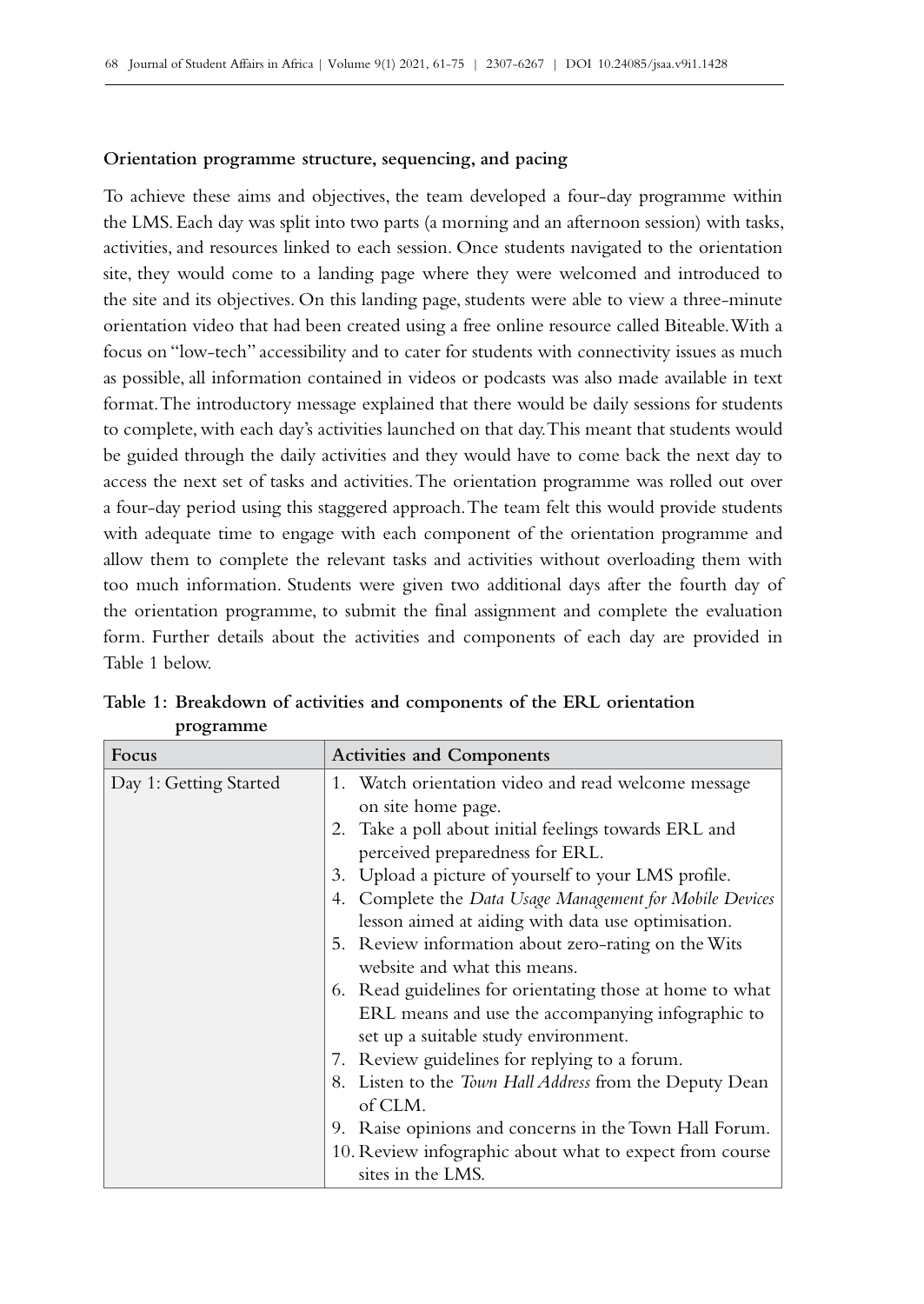| Focus                      | <b>Activities and Components</b>                                                                                                                                                                                                                                                                                                                                                                                                                                                                                                                                                                                                                                                                                                                        |
|----------------------------|---------------------------------------------------------------------------------------------------------------------------------------------------------------------------------------------------------------------------------------------------------------------------------------------------------------------------------------------------------------------------------------------------------------------------------------------------------------------------------------------------------------------------------------------------------------------------------------------------------------------------------------------------------------------------------------------------------------------------------------------------------|
| Day 2: Excellence Skills   | 1. Review Frequently Asked Questions section.<br>2. Visit Faculty Information Portal for additional<br>information about ERL and Covid-19.<br>3. Take a poll to gauge the suitability of home study<br>environments for ERL.<br>4. Review guidelines about etiquette for engaging in<br>online spaces.<br>5. Review infographic with ten tips for studying online.<br>6. Review infographic with information for taking notes<br>when studying remotely.<br>7. Read guidelines for managing time when studying<br>remotely.<br>8. Draft a time management plan using the time<br>management template provided.<br>9. Review the infographic for taking online assessments.<br>10. Watch the How to Access E-Books video to be able to                   |
| Day 3: How-to Guides       | access e-books from the library.<br>1. Review updates about zero-rating on the Wits website.<br>2. Watch the How to Navigate the LMS video.<br>3. Take a poll to gauge level of comfort with using the<br>LMS for ERL.<br>4. Watch the How to Use Turnitin video.<br>5. Watch the video for How to Access a Microsoft Teams Live<br>Meeting.<br>6. Read the guide on How to Use the Lesson Tool in<br>the LMS.<br>7. Read the guide on How to Use the Chat Function in<br>the LMS.<br>8. Read the guide on How to Take an Online Quiz in<br>the LMS.<br>9. Take the online quiz to test your knowledge of online<br>learning and practice using the quiz tool.<br>10. Optional activity: Complete the free Microsoft Digital<br>Literacy online course. |
| Day 4: Personal Well-being | 1. Review updates about zero-rating on the Wits website.<br>2. Watch the video on Mental and Emotional Wellbeing<br>During Social Isolation and/or review the accompanying<br>infographic.<br>3. Review the CCDU Lockdown Wellness Chronicles on<br>the Wits website and view the poster about Cyber<br>Bullying from CCDU.<br>4. Take note of the Wits Student Crisis Line contact<br>details.                                                                                                                                                                                                                                                                                                                                                         |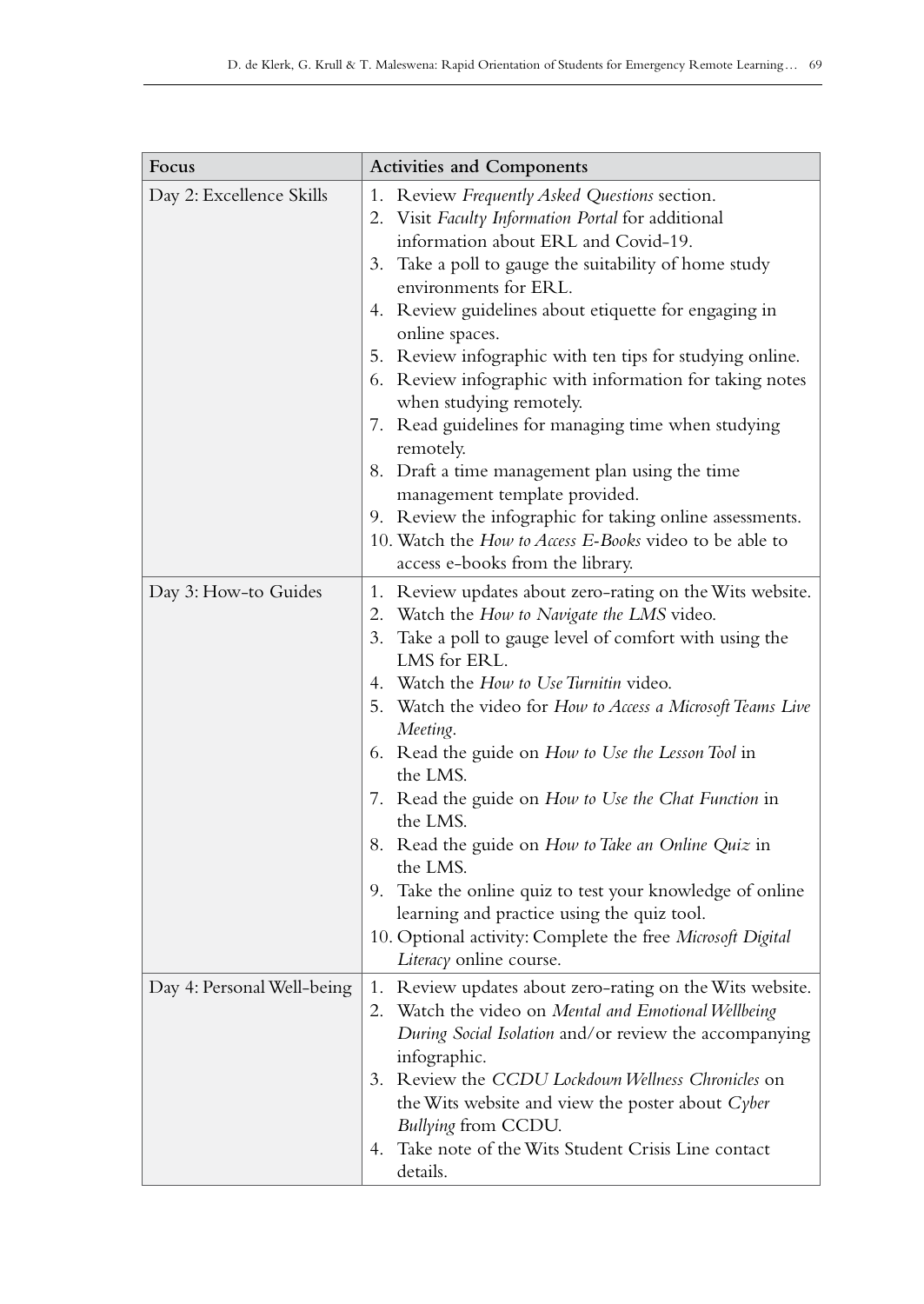| Focus                      | <b>Activities and Components</b>                       |
|----------------------------|--------------------------------------------------------|
| Day 4: Personal Well-being | 5. Review the South African Social Sector Directory of |
| (continued)                | Services Contact Particulars document with information |
|                            | about national contact centres and services during     |
|                            | Covid-19.                                              |
|                            | 6. Learn about Covid-19 by reading the infographic     |
|                            | about Covid-19.                                        |
|                            | 7. Review the infographic about keeping your hands     |
|                            | clean to help prevent the spread of Covid-19.          |
|                            | Complete the Online Orientation evaluation form.<br>8. |
|                            | 9. Watch the final assignment instruction video and do |
|                            | the assignment.                                        |

# *Methodology*

The authors adopted a Design-Based Research (DBR) methodology, which is commonly used within the learning sciences, and involves the development of a context-based solution or intervention in response to a particular educational problem (Anderson & Shattuck, 2012). The approach would typically see researchers analyse interventions iteratively (i.e. design, review, and iterate), but owing to a lack of time and scope during the Covid‑19 emergency, an exhaustive iterative approach was not possible. Nevertheless, DBR is used to address real-life issues in education, like rapidly orientating students to ERL, and entails the collection of data in multiple ways, which is what the authors did for this study. The intention is to use this orientation programme and the lessons learned from it as a baseline for subsequent online orientation programmes, such as those for incoming first-year students.

Data collection occurred in a number of ways over the course of the four-day orientation programme. Student engagement was tracked daily and at the end of the four-day period via the LMS Statistics tool. For the purposes of this article, only highlevel user access and engagement data will be analysed (i.e. the number of individual student visits for the four-day period and the number of clicks per user), although it would be possible to drill down further on activity and assessment data if required. Students' preparedness, perceptions, and level of comfort was gauged using the LMS Polls tool and this data will be analysed for this study. Additionally, final-assignment-submission data from the Assignment tool was analysed and will also be shared in the Findings and Discussion section below. Finally, student evaluation data, collected at the end of the orientation programme using an online survey created in LimeSurvey, was analysed to gauge students' perceived readiness for ERL, their level of comfort with using online tools and resources, and to identify further support needs. An analysis of the aforementioned data is shared and discussed in the Findings and Discussion section below.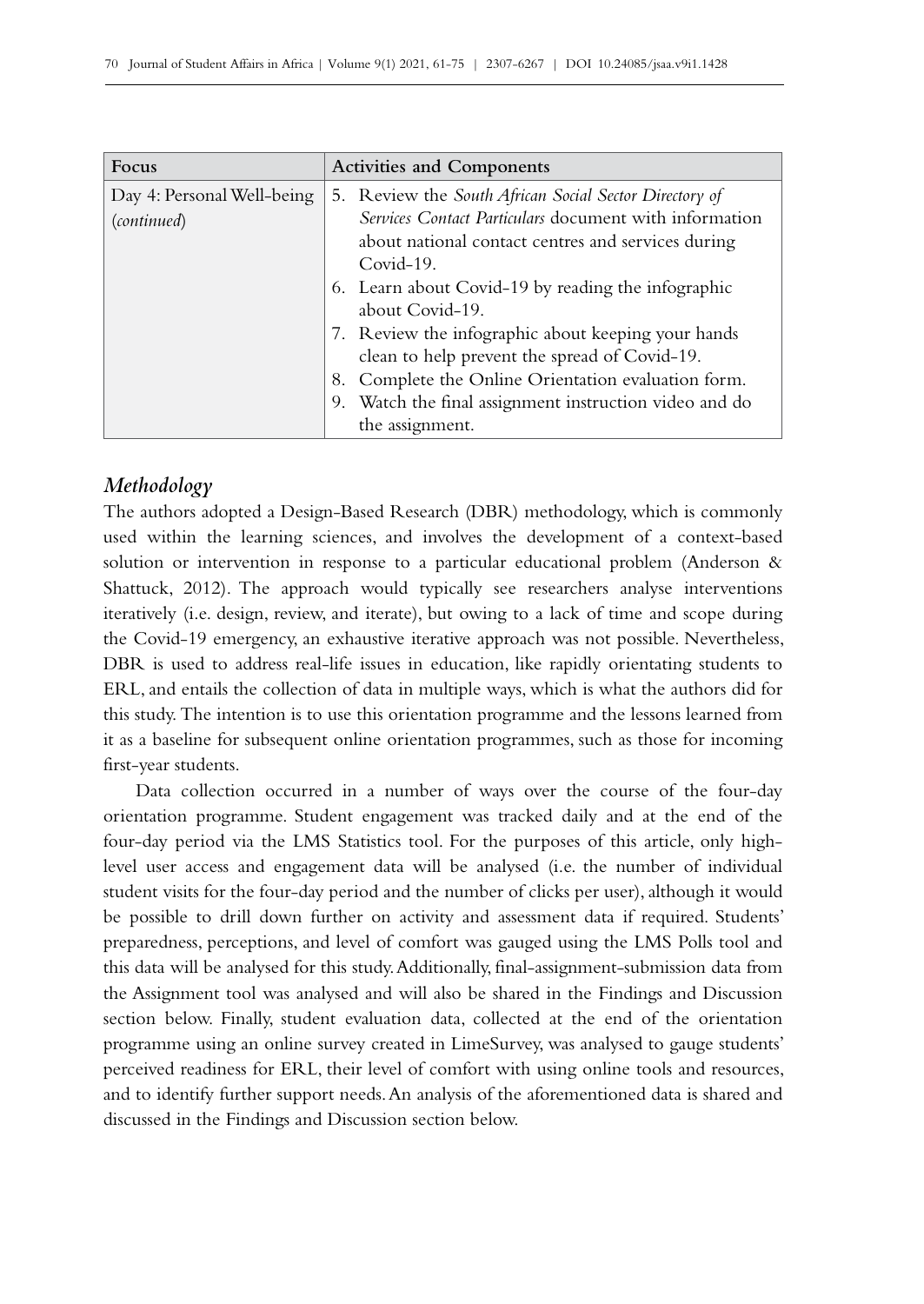# *Findings and Discussion*

#### **Figures and statistics**

Prior to the launch of the ERL orientation programme, 9088 registered CLM students (of which 4937 were undergraduate and 4151 postgraduate) were added to the LMS orientation site. An announcement was posted on the site to inform all students about the orientation programme that would launch the following day. The team knew that not all students would participate in the orientation activities (in particular those enrolled for fullresearch degrees and some of the postgraduate programmes), which were not compulsory. Nevertheless, they wanted to make sure that the resources on the site were available to all CLM students. The orientation programme was launched on 15 April 2020 and concluded on 18 April 2020, although students were able to submit final tasks until 19 April 2020 and could complete evaluations until 20 April 2020. During the four-day period under review, 6131 individual students accessed the orientation site and although it is difficult to determine how many completed every component of the orientation programme, the team is satisfied with a 67% engagement rate over just four days.

Table 2 shows the result of the three daily polls administered on the first three days of the orientation programme. Poll 1 was completed by 4688 individual students and asked about students' preparedness for ERL and the prospects of online studies. Poll 2 was completed by 3899 individual students and aimed to assess the suitability of their home study environment for ERL. Finally, Poll 3 was completed by 3285 individual students and asked about their level of comfort with using the institutional LMS as an online learning platform.

| Poll Question                                                   | Results                                                                                                                                                                                                                                                                                                                                    |
|-----------------------------------------------------------------|--------------------------------------------------------------------------------------------------------------------------------------------------------------------------------------------------------------------------------------------------------------------------------------------------------------------------------------------|
| Poll 1: How do you<br>feel about taking your<br>studies online? | • 2464 respondents (53%) felt nervous or extremely nervous<br>about ERL and taking their studies online.<br>• 1695 respondents (36%) felt both nervous and excited<br>about the prospects of ERL.<br>• 529 respondents (11%) said they were either excited or<br>extremely excited to participate in ERL.                                  |
| Poll 2: What best<br>describes your home<br>study environment?  | • 931 respondents (24%) said their home study environment<br>was either not suitable or less than ideal for ERL.<br>• 1513 respondents (39%) said they could make their home<br>study environments work in the current circumstances.<br>• 1455 respondents (37%) deemed their home study<br>environment either suitable or ideal for ERL. |

**Table 2: Daily poll results**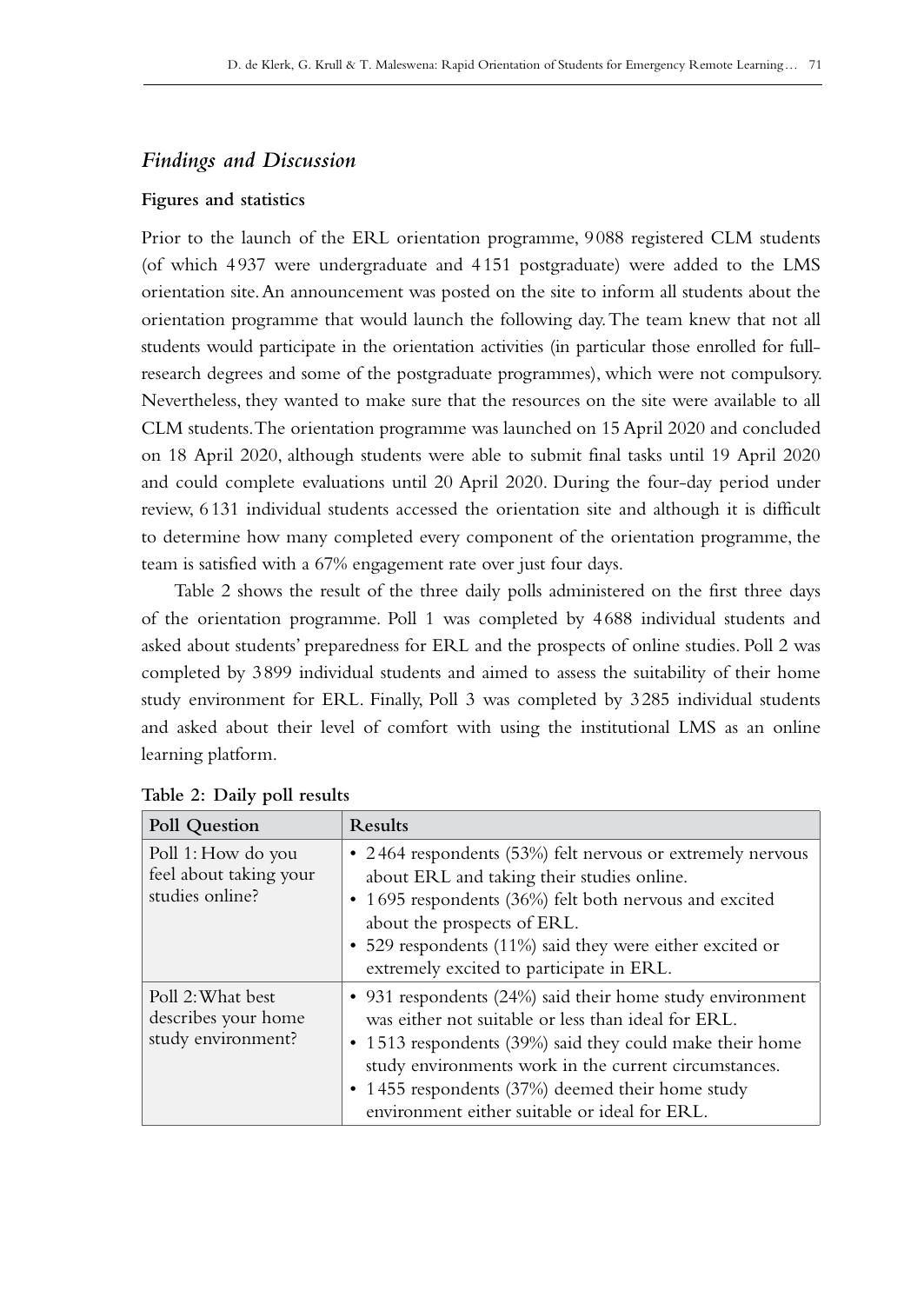| Poll Question                                                                           | Results                                                                                                                                                                                                                                                                                                                                             |
|-----------------------------------------------------------------------------------------|-----------------------------------------------------------------------------------------------------------------------------------------------------------------------------------------------------------------------------------------------------------------------------------------------------------------------------------------------------|
| Poll 3: How comfortable<br>are you to use the LMS<br>as an online learning<br>platform? | • 490 respondents (15%) said they felt uncomfortable with<br>using the institutional LMS as an online learning platform.<br>• 1676 respondents (51%) indicated they were comfortable<br>using the LMS for ERL.<br>• 1119 respondents (34%) indicated they were more than<br>comfortable using the LMS as an online learning platform<br>during ERL. |

Six hundred and fifty-eight (658) individual students completed and submitted the richpicture final assignment, while 1113 individual students completed the online orientation evaluation. Assignment submissions were lower than expected, although not surprising considering that tasks were voluntary and that marks were not awarded (both factors anecdotally observed to influence students' decision to engage with learning activities). Evaluation results were resoundingly positive, with more than 80% of respondents finding the shared resources and information useful, indicating the orientation programme was worth their while, and expressing high levels of satisfaction about their ability to use online assessment and communication tools. However, the authors recognise the limitation of the study in that those students who completed the entire programme were likely those who found it most useful (thus reflecting a great deal of satisfaction in the survey). Another concern is that about 30% of the respondents indicated that they still felt apprehensive about taking their studies online and that they were uncertain about the unfamiliar learning environment they were entering.

# *Discussion*

The development and rollout of the orientation programme presented more challenges than initially anticipated. The team had limited time in which to implement the various solutions that would achieve the desired outcomes, while having no formal guidelines on which to base the orientation programme for ERT&L. To mitigate these challenges, the team drew on information gleaned from the online student survey conducted shortly after the lockdown commenced, Salmon's (2004) five-stage model, existing knowledge about online learning and orientation programmes (Abdous, 2019; Bozarth et al., 2004; Cho, 2012), the limited literature about ERT&L that existed at the time, and established holistic student support principles to develop and implement the ERL orientation programme. Needless to say, this period was fraught for students as the orientation polls indicated that 53% of students were nervous or extremely nervous about ERL and 24% of students were living in home environments that were unconducive for ERL studies. Therefore, the development of this programme helped to address some student concerns and further highlight issues of accessibility and more general factors affecting learning. Furthermore, a "low-tech" approach (e.g. making available text versions of video or audio files, amongst other things) was adopted to reduce the challenges (where possible) for students with poor connectivity and limited data.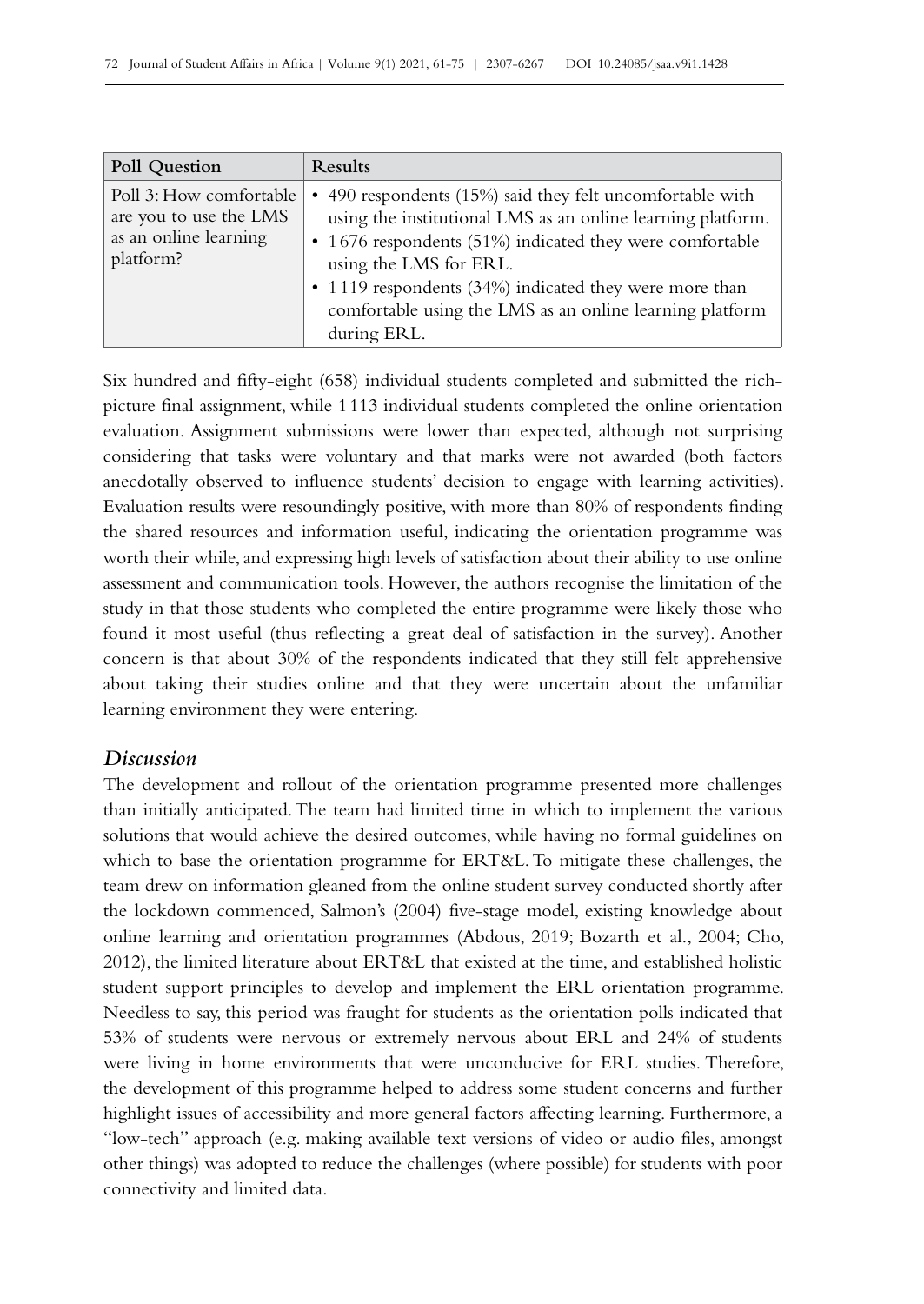A major concern was that some students could not access or did not benefit from this orientation programme during the orientation period. More than 20% of students enrolled on the site did not access the orientation programme during the orientation period, while only about one in six students completed the evaluation. In alignment with Douglas et al. (2018) and Wozniak et al. (2012), this was mitigated by keeping the site and resources active and accessible to students throughout the academic year. Academic Advisors and peer advisors continue to use the site to communicate and consult with students, while adding new resources when needed (e.g. guidelines for examination preparation and online examinations). Regarding the low survey response rate, although a 12% response rate to the orientation programme evaluation is less than ideal, one should bear in mind that none of the activities were compulsory, and that survey fatigue may have contributed to the low response rate. The lessons learned from the development of this online orientation programme can be applied in the development of similar programmes for online learning in the institution and the development of support mechanisms to assist students during any future periods of disruption.

### *Conclusions*

Due to the rapid transition to ERL, an online orientation programme was quickly conceptualised and developed to support students in the Faculty of Commerce, Law, and Management to make this transition. This conceptualisation was based upon Salmon's (2004) five-stage model, a review of the literature, a student survey and the previous experiences of the orientation programme developers. The majority of students within CLM completed at least some of the activities during the orientation period and the students who responded to the evaluation mainly responded positively. The team is satisfied that the programme achieved its main objectives of introducing and orientating students to online learning, providing resources that helped students acquire knowledge and tools for ERL, providing how-to guidelines and videos for ERL, modelling the use of online assessment tools in a low-stakes environment, providing advice and guidance about personal well-being during social isolation and while studying remotely, and enabling communication between students and advisors via LMS communication tools and email. The approach to the development of this online orientation programme is offered as a contribution to the field to assist in the rapid development of online orientation programmes for any future periods of disruption to higher education. Additionally, the programme offered the team an opportunity to gain insight into the challenges students face, their needs during this period, and to identify students who were either ill-prepared for ERL or did not access the online orientation programme at all during the orientation period.

### *Acknowledgements*

The authors would like to extend their sincere gratitude to the following individuals for their input, advice, guidance, and contribution: Prof. Jason Cohen, Dr Laura Dison, Ms Siyasamkela Jinoyi, Ms Fiona Macalister, Ms Aneshree Nayager, and Mr Mbongeni Shungube.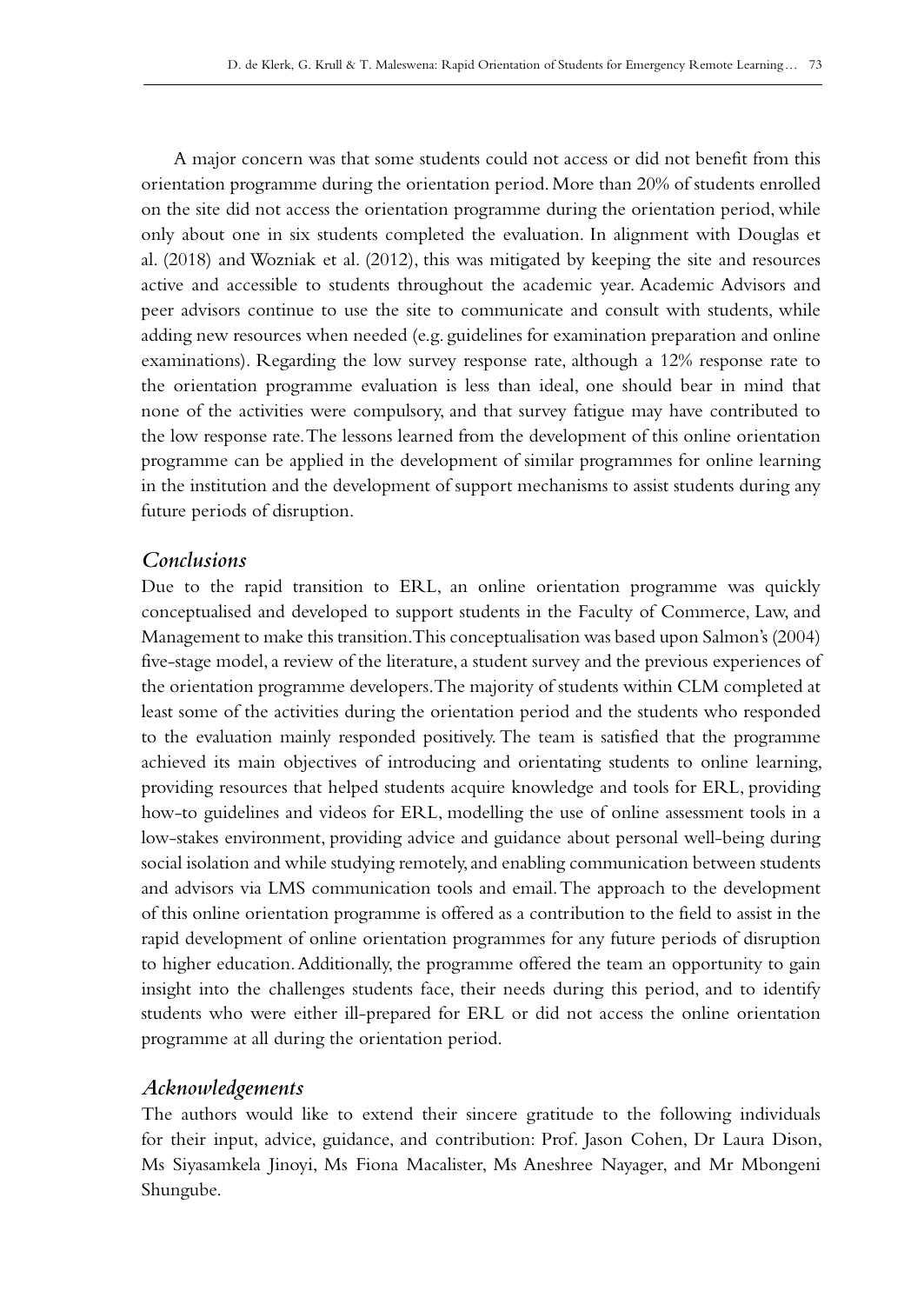# *Research Ethics*

The authors subscribe to the highest levels of ethics during their research. Only secondary data was used in this study. All data is presented in aggregate form and no individual is identifiable from the data shared in this article.

# *Conflict of Interest*

The authors have no conflict of interest to declare.

### *Funding*

No funding was required to complete this study.

### *References*

- Abdous, M.H. (2019). Influence of satisfaction and preparedness on online students' feelings of anxiety. *The Internet and Higher Education, 41*, 34‑44.<https://doi.org/10.1016/j.iheduc.2019.01.001>
- Adam, T. (2020). The privilege of #pivotonline: A South African perspective. *Open Education and Development*.<https://opendeved.net/2020/04/22/the-privilege-of-pivotonline/#pivotonline/>
- Anderson, T. & Shattuck, J. (2012). Design-Based Research: A Decade of Progress in Education Research? *Educational Researcher, 41*(1), 16‑25.<https://doi.org/10.3102/0013189X11428813>
- Bali, M. (2015). Pedagogy of Care Gone Massive. *Hybrid Pedagogy*. [https://hybridpedagogy.org/pedagogy](https://hybridpedagogy.org/pedagogy-of-care-gone-massive/)[of-care-gone-massive/](https://hybridpedagogy.org/pedagogy-of-care-gone-massive/)
- Bozarth, J., Chapman, D.D. & LaMonica, L. (2004). Preparing for distance learning: Designing an online student orientation course. *Educational Technology & Society*, 7(1), 87-106.
- Bozkurt, A., Jung, I., Xiao, J., Vladimirschi, V., Schuwer, R., Egorov, G., … Paskevicius, M. (2020). A global outlook to the interruption of education due to Covid‑19 Pandemic: Navigating in a time of uncertainty and crisis. *Asian Journal of Distance Education*, *15*(1), 1‑126. [https://doi.org/10.5281/](https://doi.org/10.5281/zenodo.3878572) [zenodo.3878572](https://doi.org/10.5281/zenodo.3878572)
- Cho, M. (2012). Online student orientation in higher education: a developmental study. *Educational Technology Research and Development 60*(6), 1051‑1069.<https://doi.org/10.1007/s11423-012-9271-4>
- COL (2020). *Guidelines on Distance Education during Covid‑19*. Canada: COL.
- De Klerk, D., Spark, L., Jones, A. & Maleswena, T. (2017). Paving the Road to Success: Reflecting critically on year one of an undergraduate student support programme at a large South African university. *Journal of Student Affairs in Africa*, *5*(1), 1‑13.<https://doi.org/10.24085/jsaa.v5i1.2478>
- Douglas, T., Rogers, M. & Ahuja, K. (2018). Challenging the perceptions of orientation in higher education: Student perspectives of a transition initiative. In D. Wache & D. Houston (Eds.), *Research and Development in Higher Education: (Re)Valuing Higher Education*, 41 (pp.69‑80). Adelaide, Australia, 2‑5 July.
- Farrell, O. & Brunton, J. (2020). A balancing act: A window into online student engagement experiences. *International Journal of Educational Technology in Higher Education, 17*(25). [https://doi.org/10.1186/](https://doi.org/10.1186/s41239-020-00199-x) [s41239-020-00199-x](https://doi.org/10.1186/s41239-020-00199-x)
- Ferdig, R.E., Baumgartner, E., Hartshorne, R., Kaplan-Rakowski, R. & Mouza, C. (Eds). (2020). *Teaching, Technology, and Teacher Education During the Covid‑19 Pandemic: Stories from the Field*. Association for the Advancement of Computing in Education (AACE).
- Harrell, I.L. (2008). Increasing the success of online students. *Inquiry*, 13(1), 36-44.
- Hodges, C., Moore, S., Lockee, B., Trust, T. & Bond, A. (2020). The difference between emergency remote teaching and online learning. *Educause Review*. [https://er.educause.edu/articles/2020/3/](https://er.educause.edu/articles/2020/3/the-difference-between-emergency- remote-teaching-and-online) [the-difference-between-emergency- remote-teaching-and-online-learning](https://er.educause.edu/articles/2020/3/the-difference-between-emergency- remote-teaching-and-online)